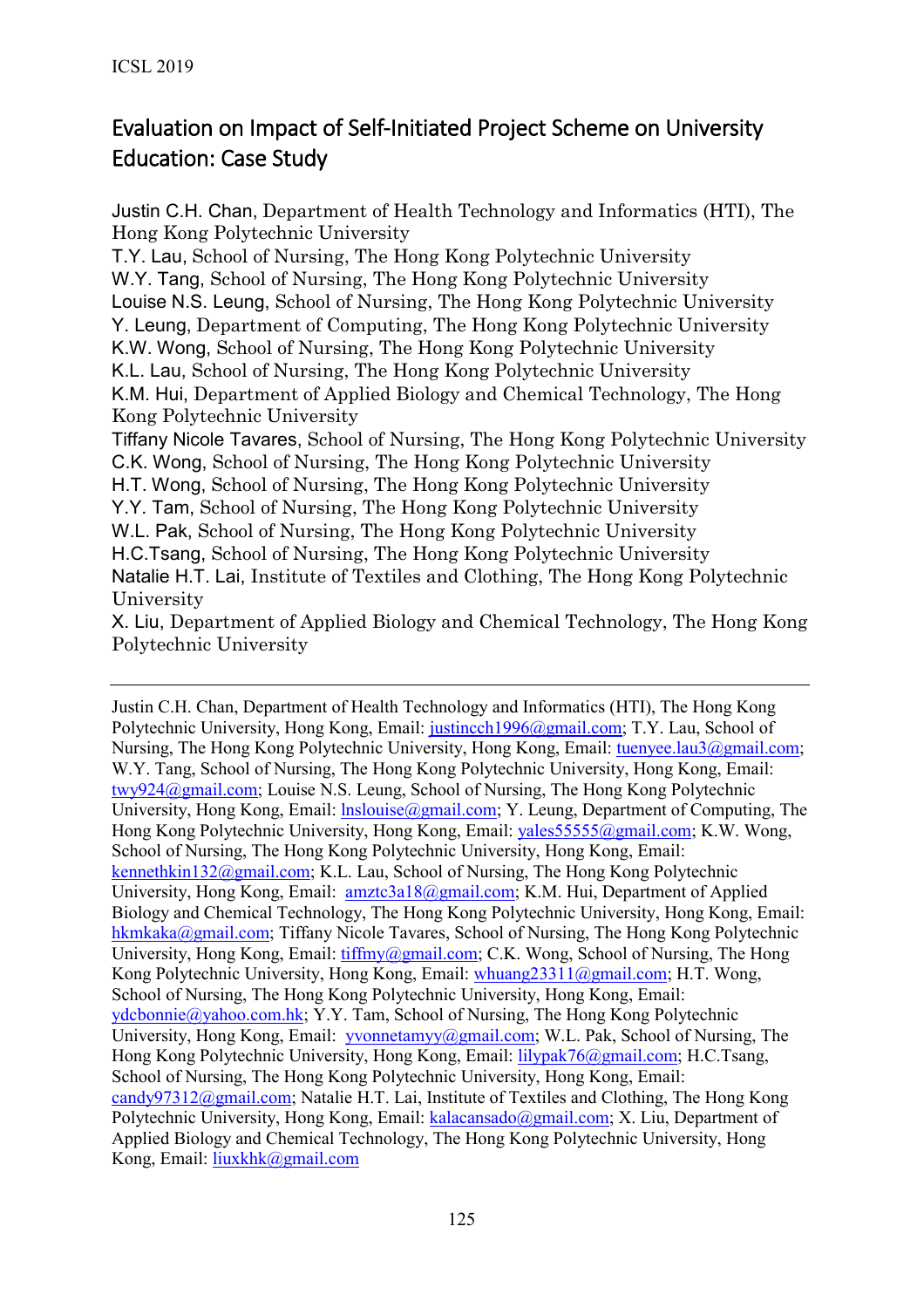# **1. ABSTRACT AND KEYWORDS**

*Objective:* To evaluate whether self-initiated project (SIP) can promote the development of *global leadership* as part of holistic education.

*Participants:* 16 students who joined the self-initiated project.

*Methods:* All participants finished Reflective journals with five open-ended questions. Two-independent reviewers summarized and counted the main points of learnt attributes from the reflective journal based on nive components of global leaderships.

*Results:* Individual attributes, group dynamic and global vision were the three major categories identified. Being flexible and creative, passionate, have an open and cooperative mind, skills of conflict resolution and effective communication are the attributes that are frequently mentioned by the students in the reflective journal.

*Conclusions:* Creativity thinking, interpersonal/social skills and inquisitiveness are the three significant components on global leaderships.

Keywords: Global Leadership, Self-Initiated Project, Global citizen, Experiential Learning.

### **2. Introduction**

"Whole-person development" or "holistic education" is the vision promoted by the Hong Kong Government under the New Secondary Scheme (Curriculum Development Council, 2017). It is defined as teaching which involves a broad spectrum of human experiences in philosophical learning and influential teaching so that students can learn in an environment with more autonomy, democracy, development of critical and comprehensive mindset thinking as a unique individual and global citizen with individual, social and global perspectives (Mahmoudi et al., 2012). Since 2012, students in The Hong Kong Polytechnic University (PolyU) are required to take a credit-bearing servicelearning (SL) subjects before graduation.

Being mandatory, SL is a subject which integrates serving with learning through a combination of knowledge input, practice and reflections to enrich students' experiences (Office of Service Learning, 2018). The aim of SL is to provide an opportunity for students to apply acquired knowledge into their experiences of community services, as well as to enhance students' sense of civic responsibility through serving. Meanwhile, resources and services are provided to the needy in the local community, all of which contribute to a win-win situation.

Upon completion of SL subjects, outstanding students are eligible to join a nonmandatory Self-Initiated Project (SIP) Scheme which will be led by students themselves, combining their knowledge, experience and demonstrating their love by extending provision of service to the needy population.

As SL is a structured credit-bearing course, for which the service plan is mostly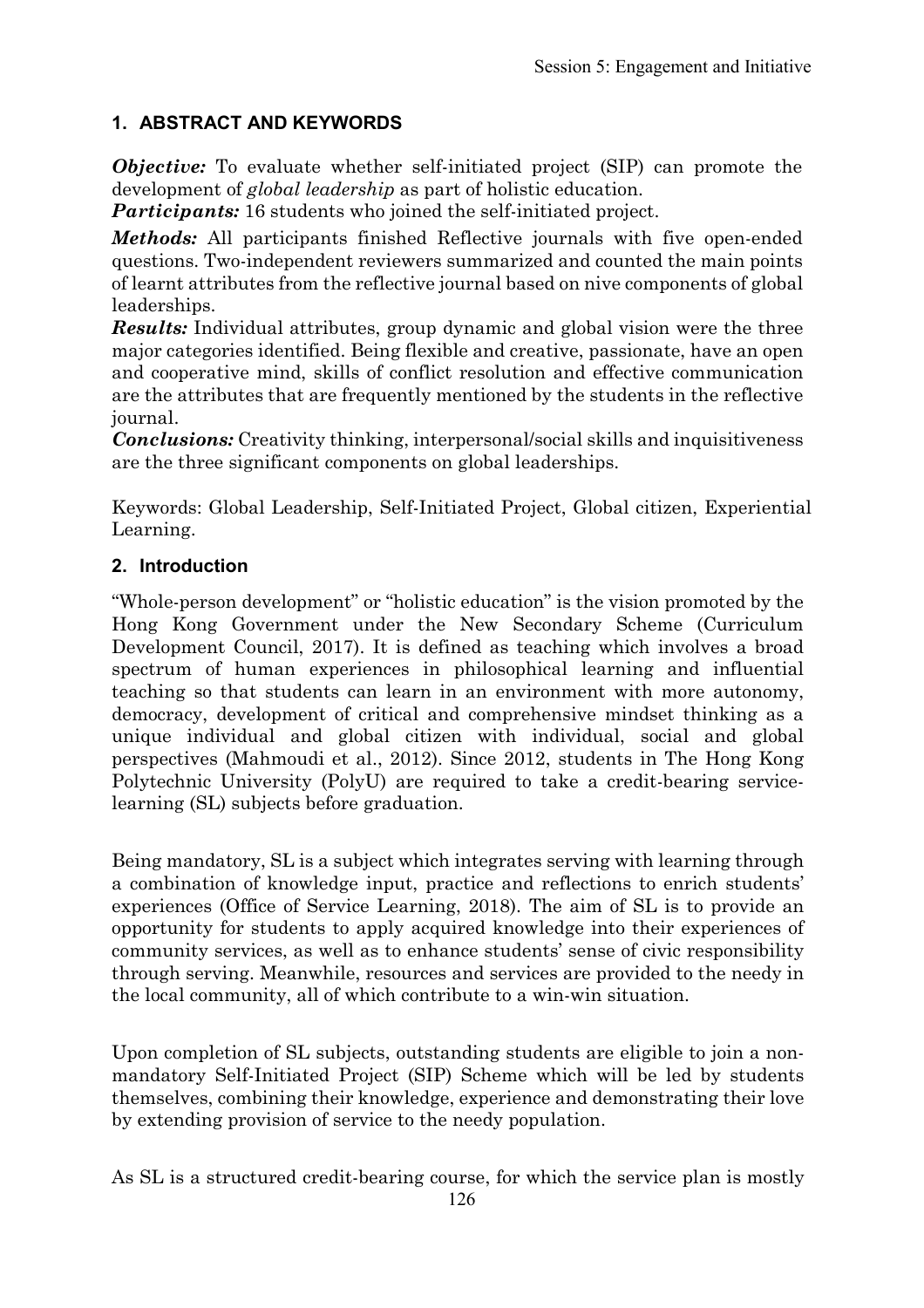pre-arranged by the teaching team, participating students might not have the chance to be involved in the logistics planning of the service that they deliver. By contrast, SIP is a voluntary non-credit bearing student-led project which greatly highlight their independence, autonomy and leadership. Since there is no longer a teacher in the team, all participating students are wholly responsible for the planning, implementation and evaluation. These phases include activities, such as brainstorming with the objectives, drafting of the project proposal, seeking the funding, searching for collaborative organizations (NGOs), logistics on site, and finally, evaluating the outcomes. Moreover, SIP allows students to "drill deep" into specific topics by takings insight from previous service experiences, visits and consultations made with local NGOs. Whilst SL might have a designated area planned in the curriculum, as an alternative approach, SIP aims at promoting students to be more all-rounded and also to sustain their overall development due to the nature of full autonomy and self responsibility for the whole project as the context of overseas projects.

#### **3. Research Aim**

This paper reports on a study that explores the impacts of SIP. The focus is on both what and how participating students learn and it evaluates SIP can promote the development of *global leadership* as part of holistic education.

#### **4. Theoretical Framework**

The framework as explained in the book "*From noble to global: The attributes of global leadership*" by Patterson, Dannhauser and Stone's (2007) is adopted as the basis for discussion in this paper. They argue that a special set of competencies and skills are required to be a "global leader", namely:

- 1. *Foreign experience*  able to learn from cross functional and international experience
- 2. *Cultural interest and sensitivity* -able to learn about cultures, work with and learn from people of many cultures simultaneously;
- 3. *Creative thinking and innovative*  able to build a social climate for innovation;
- 4. *Empower others*  able to coach, teach and develop teams, foster teamwork;
- 5. *Collaborative leadership*  able to build strategic relationships; interact with foreign colleagues as equals;
- 6. *Self management skills*  able to drive for results, think analytically to make decisive judgments, lead ethically to make value-based decisions;
- 7. *Interpersonal/Social skill*s able to work effectively in social systems, adapt to living in a foreign culture, practice active listening and giving feedback;
- *8. Self-awareness*  to possess a deep sense of themselves, including emotions, strengths, weaknesses, frustration sources and reactions to problems; and
- *9. Inquisitiveness*  to consistently seek out knowledge and expertise beyond boundaries, obtain knowledge and information from multiple sources.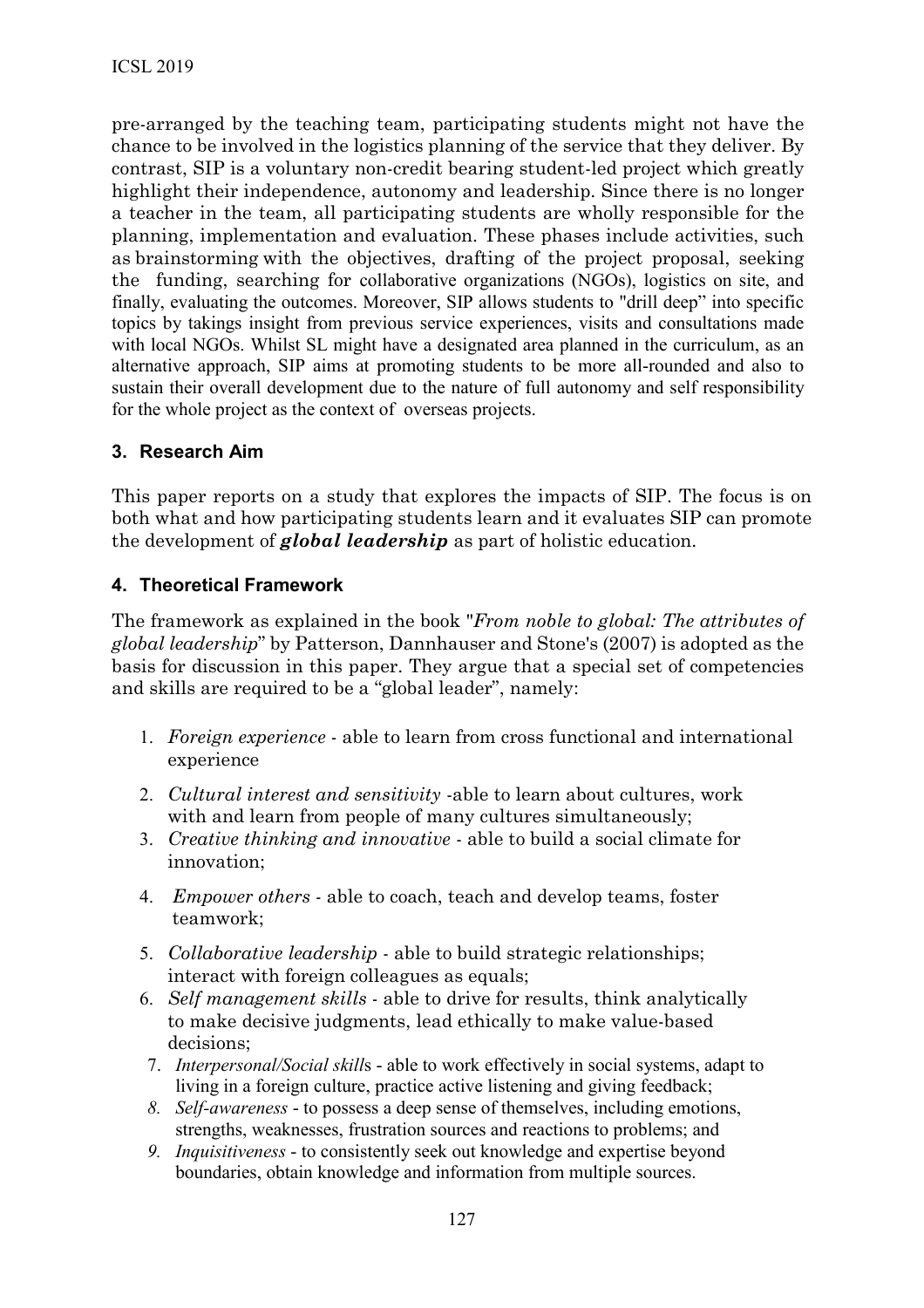# **5. Research Method**

The study focuses on the SIP Scheme namely "**You only live once (YOLO,** 柬、 愛**)**" consisting of 16 students from various faculties of PolyU. Fifteen of them have enrolled for the SL subjects in previous years, including "*Healthy Lifestyle Challenges for Developing Communities*" (SN2S03) which shares the similar background, experiences and possible collaborating NGOs such that the SIP can be considered as the logical expansion and extension of the SN2S03. The SIP team drafted the proposal, planned for the project, prepared the materials and visited a selected orphanage, slum community and rural villages in Cambodia, as targets for healthcare related services. The service components are mainly transferring knowledge about prevention of mosquito-borne diseases prevention; demonstrating skills on wound management; and oral health and promoting food safety. All of these are executed in a self-organized and self-managed manner after seeking advice from a project advisor, the subject lecturer of SL subject SN2S03, School of Nursing, PolyU.

# **6. Data Collection**

For data collection, a qualitative retrospective approach was adopted in this study. A total of 16 reflective journals from all participating students were collected based on the template designed by the School of Nursing Student Leadership Development Programmes. Students are required to answer the 5 questions when writing the reflective journal.

# **7. Data analysis**

For data analysis, the main themes as related to the 9 dimensions of a Global *Leader* were manually captured and summarized from the student reflective journals for further comparison by 2 independent reviewers in the SIP.

Data was analyzed using the conventional content analysis. Researchers wrote down as many headings as possible while reading through the 16 reflective journals to describe all aspects of content. Researchers were paired up to code the competencies or skills independently. The coding labels were then continuously compared and discussed. After open coding, lists of categories were grouped under higher order headings and similar ones were collapsed so as to reduce the number of categories.

# **8. Results and Discussion**

The common ideas mentioned in the reflections are categorized into 3 domains: individual attributes, group dynamics and global vision. Several attributes of global leadership (Patterson, Dannhauser & Stone, 2007) are of prime importance as reflected in students' words, includes creativity thinking, interpersonal skills and inquisitiveness. The most significant impact upon the teammates is the individual's flexibility and creativity as part of the problem-solving skills. Empowering the service recipients, such as the local volunteers, is necessary, as they can locally transfer the knowledge to others. Being passionate in applying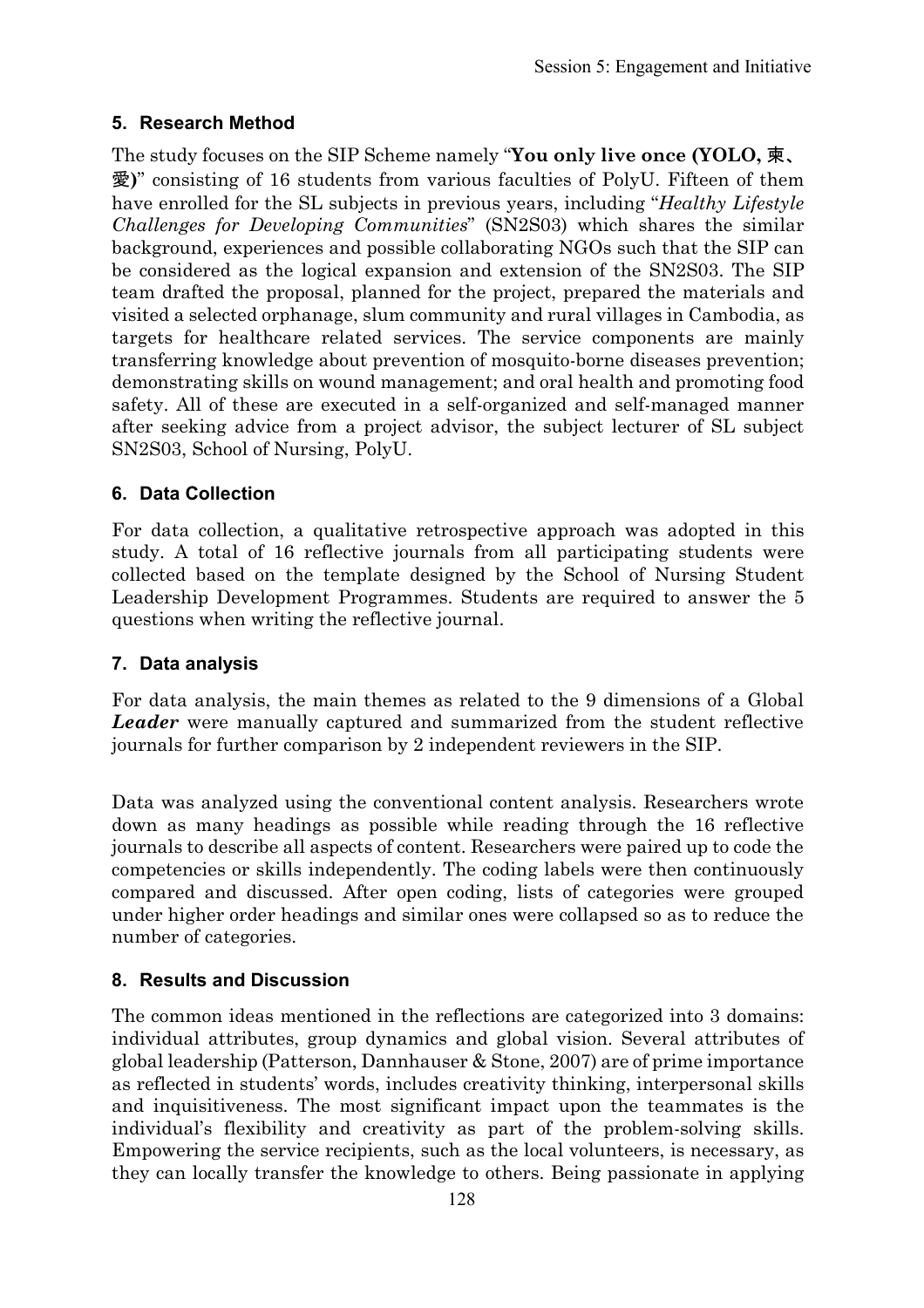professional knowledge into useful information for the service recipients is also another notable influence for the students.

### *Group dynamic*

In terms of teamwork, an open and cooperative mind are frequently mentioned in the reflective journals, which is the prerequisite of *inquisitiveness*. Moreover, regarding the interaction among teammates, the skills of conflict resolution, which involves effective communication, is another notable lesson for the group. When the team needs to work together, division of labour is useful in productivity, which allows the more confident to help the less confident.

### *Individual attributes*

The component of *creative thinking* and innovative is the most significant in SIP. A situation which highlighted by a students in reflective journal is that they had freedom to use the local resources and tailor-make the cover of the water tank in order to carry out mosquito prevention for the local village residents. As the materials brought from Hong Kong were not enough for students to make a secure water tank cover. This incident indicated that students can be flexible when facing unexpected events. This can further help the empowerment of the service recipients, as long as they have the intention to learn from the knowledge which truly fits their environment, situation and limitations. Flexibility and creativity are crucial elements in global leadership. Thus holistic education, such that students are able to adapt to any unexpected changes and deal with them actively with their broad experience learnt in the past, is part of the risk management when students were required to develop contingency plans and react to any unexpected events during the trip in Cambodia.

The second and third significant impacts of component is *self-management skills*  along with *interpersonal* skills. Since SIP is organized, designed and guided by the students, they are able to participate in active planning and decision making without the limit from faculties or departments such that they were able to acquire self-management skills under high autonomy which is highlighted under the principle of holistic education (Flake, 2000). During the decision-making process, conflict resolution plays an important role in the process of a healthy team dynamic. A notable point of reflection by a student highlighted the experience of harmonic participatory democracy during the discussion, such that the whole team was able to discuss critically and work without solely following the leader's instruction. This process develops self-management simultaneously as students were required to think critically in multiple aspects, including adjusting their own point of view with the views of their other team-mates. Students could realize that helping the less confident team-mates was not only a kind act, but also important in keeping everyone in the same pace, so as to enhance the productivity. This is an important composition of social skills, which is one of the components of being a global leader, in order to work efficiently and also empower the team.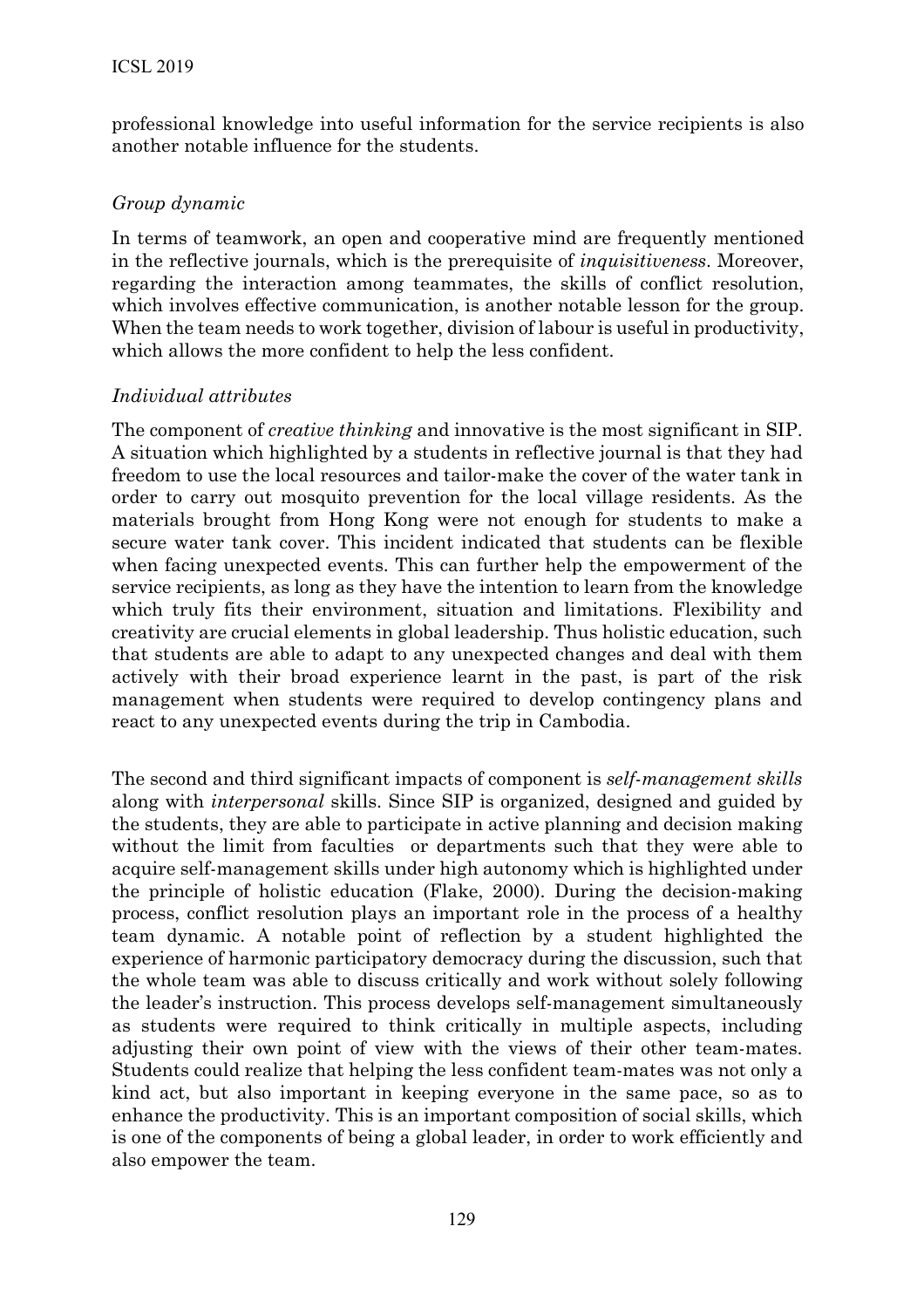#### *Global vision*

In the perspective of individual attributes, SIP can strengthen the concepts introduced by SL subjects in terms of the *cultural interest and sensitivity* and *collaborative leadership*. During the planning of the overseas project, students fully utilized the characteristics of SIP and tried to adjust their expectations when they saw the needs in the slum. Such action allowed students to have a deeper understanding of the situation in communities, such as fitting in with the level of understanding and educational level of the service recipients. Through such adjustment, students could teach these communities healthcare knowledge with the use of local resources, with the aim of tailor-making them in a sustainable manner. Such persistence engenders the spirit of empathy, as mentioned by Hoffman (2001), making the service recipients realise that our perception of their situation is as congruent to their perception as possible as another meaning of cultural sensitivity as culture and values are part of empathetic consideration. Furthermore, as mentioned by a vice president in the team, the progress of collaborating and cooperating with NGOs also consolidates the development of responsible global citizenship, as participating students had a deeper understanding of the culture and more chances in exchanging ideas with the locals. In this context, the students could learn deeper and more diversely in different aspects in such an independent and cooperation-demanding scenario.

#### **9. Conclusions and contributions to theory and practice**

SIP is an invaluable and indispensable experience in developing students to learn in a holistic perspective. It enables participants to be responsible global citizens, with self-management, independent learning, individual development, teambuilding and enhancement of communication skills. These elements are unique and irreplaceable, when compared to a traditional conventional classroom setting in university education. Such experiential learning should be promoted for university students in order to enhance their attributes of self-awareness, selfmanagement, creativity, empathy, interpersonal / social skills, collaborative leadership and responsible citizenship in preparing them continue to serve the society after graduation.

#### **References**

Curriculum Development Council. (2017). Secondary education curriculum guide. Retrieved from

[https://www.edb.gov.hk/attachment/en/curriculum-](http://www.edb.gov.hk/attachment/en/curriculum-development/renewal/Guides/SECG%20book)

[development/renewal/Guides/SECG%20book](http://www.edb.gov.hk/attachment/en/curriculum-development/renewal/Guides/SECG%20book) let%202\_20170531.pdf

Flake, C. L. (2000). Holistic education: Principles, perspectives and practice). Brandon, VT: Holistic Education Press.

Hoffman, M. L. (2001). *Empathy and moral development: Implications for caring and justice*. Cambridge University Press.

Office of Service Learning. (2018). Yearbook Brochure.

Patterson, K., Dannhauser, Z., & Stone, A. G. (2007). From noble to global: